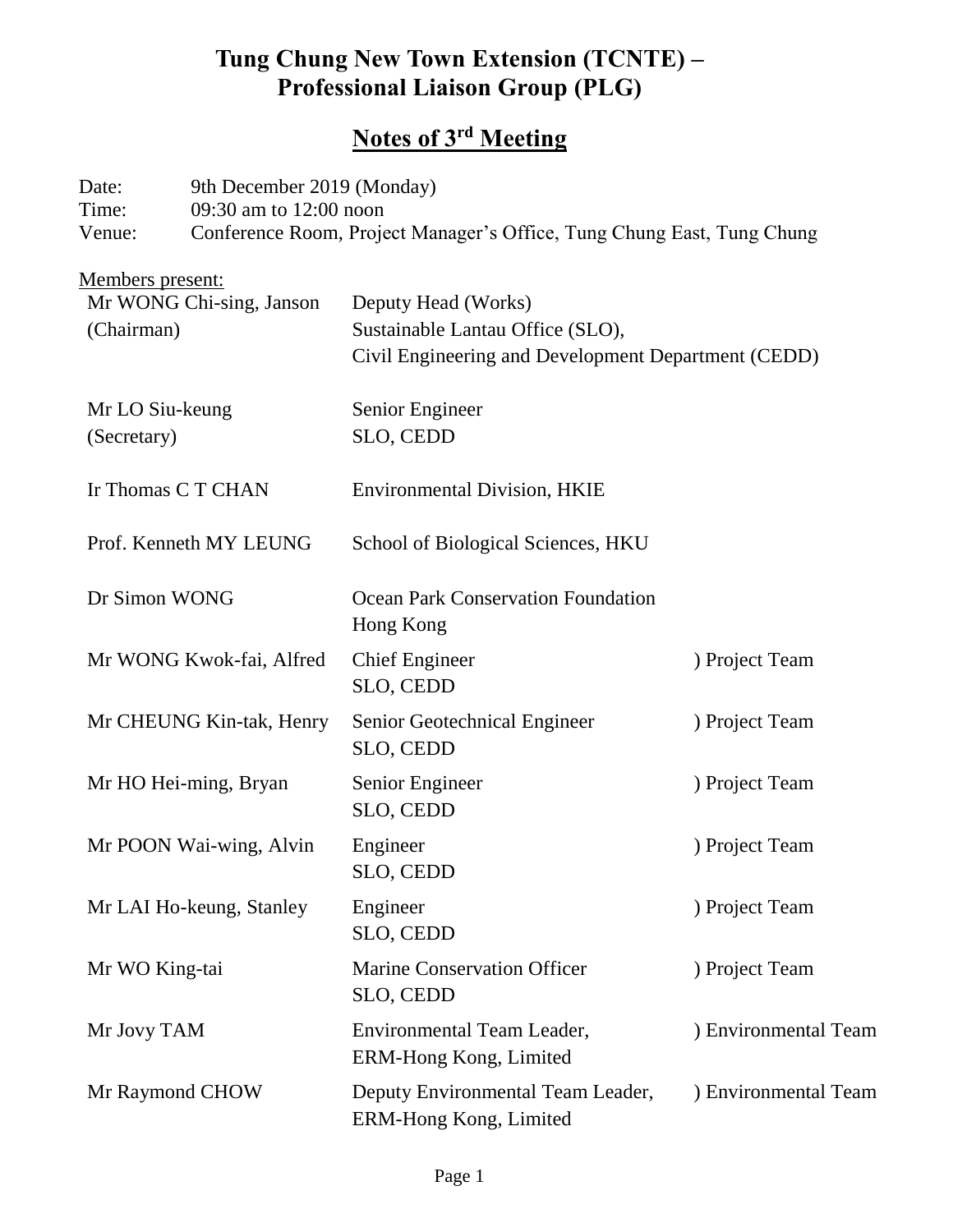| Mr Kelvin So                           | Deputy Environmental Team Leader,<br>ERM-Hong Kong, Limited                      | ) Environmental Team                          |
|----------------------------------------|----------------------------------------------------------------------------------|-----------------------------------------------|
| Mr Manuel CHUA                         | Independent Environmental Checker,<br>Black & Veatch Hong Kong Limited           | ) Independent<br><b>Environmental Checker</b> |
| Mr Ivan TING                           | Deputy Independent Environmental<br>Checker, Black & Veatch Hong Kong<br>Limited | ) Independent<br><b>Environmental Checker</b> |
| In attendance:                         |                                                                                  |                                               |
| Mr CHEN Xing-wei                       | Department of Civil Engineering, HKU                                             |                                               |
| Mr Francis Leong                       | Project Manager,<br><b>AECOM</b> (Asia) Company Limited                          | ) Project Consultant                          |
| Mr Chris HO                            | Senior Project Engineer,<br><b>AECOM</b> (Asia) Company Limited                  | ) Project Consultant                          |
| Mr Frankie FAN                         | Principal Resident Engineer,<br><b>AECOM</b> (Asia) Company Limited              | ) Project Consultant                          |
| Mr Dennis LEUNG                        | Chief Resident Engineer,<br><b>AECOM</b> (Asia) Company Limited                  | ) Project Consultant                          |
| Mr Chris CHEUNG                        | Senior Resident Engineer,<br><b>AECOM</b> (Asia) Company Limited                 | ) Project Consultant                          |
| Absent with apology:<br>Dr Cynthia YAU | Division of Life Science, HKUST                                                  |                                               |

#### **1 Welcome Responsible**

1.1 The Chairman welcomed and thanked members for attending the third meeting of the PLG.

Prof. Quentin Zhong Qi YUE Department of Civil Engineering, HKU

#### **2 Confirmation of Last Meeting Minutes**

2.1 The Secretary expressed that the minutes of the last meeting was circulated to members and no comments were received. The last meeting minutes was agreed by all members without amendment. **Noted** 

### **3 Matters Arising from Last Meeting**

3.1 The Environmental Team (ET) reported the follow-up actions taken in respect of the items discussed in the last meeting: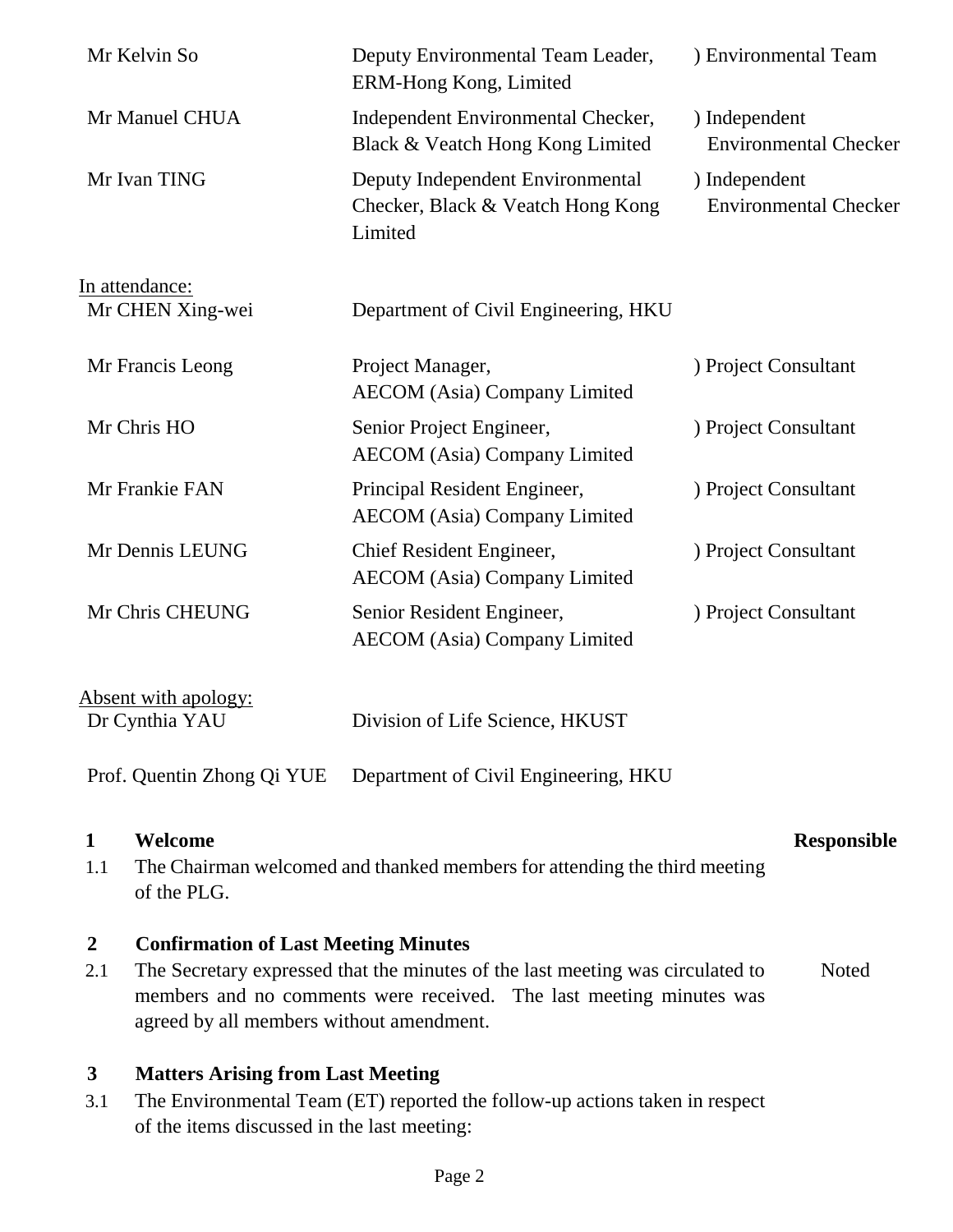#### (a) Benchmark for the action and limit levels of ecological monitoring

The ET presented the review of the soft shore ecological monitoring results conducted during the baseline and impact monitoring (as of September 2019) of the project. A review of the available soft shore results from a nearby project was also presented. The review showed that there were similarities and differences in the results between these two projects. It was considered that the differences were likely attributable to the differences in the locations of monitoring and survey methodologies. However, both projects showed a decline in the number of horseshoe crab during winter seasons. For intertidal assemblages, there was a noticeable seasonal variation in the number and density of intertidal species.

Based on the review, the ET suggested using the fixed number of intertidal species recorded and presence of horseshoe crabs observed from previous baseline ecological survey and quarterly monitoring records to determine if additional monitoring should be conducted. If the survey result is low, additional monitoring will be conducted at the next suitable date and tidal cycle. In the event that the number is still low, a detailed review will be conducted to ascertain whether the density or distribution pattern of intertidal soft shore communities are significantly different from the baseline/historical conditions.

Members suggested the use of statistical distribution method to set the benchmark for the additional monitoring, e.g. at 95-percentile. Data from previous year over the same season could be used for comparison. The ET would develop appropriate benchmark and seek members' comments accordingly.

Given the low number of horseshoe crab (*Carninoscorpius rotundicuda*) (圓尾鱟) recorded in Tung Chung Bay under the project, a member suggested the ET to liaise with the nearby project to ascertain their survey area and methodology for evaluating the reasons for the difference.

(b) Non-project related exceedance cases for water quality monitoring The non-project related exceedance cases for water quality monitoring was discussed by the ET in the presentation of the Environmental Monitoring and Audit (Item 4.2 refers).

ET

ET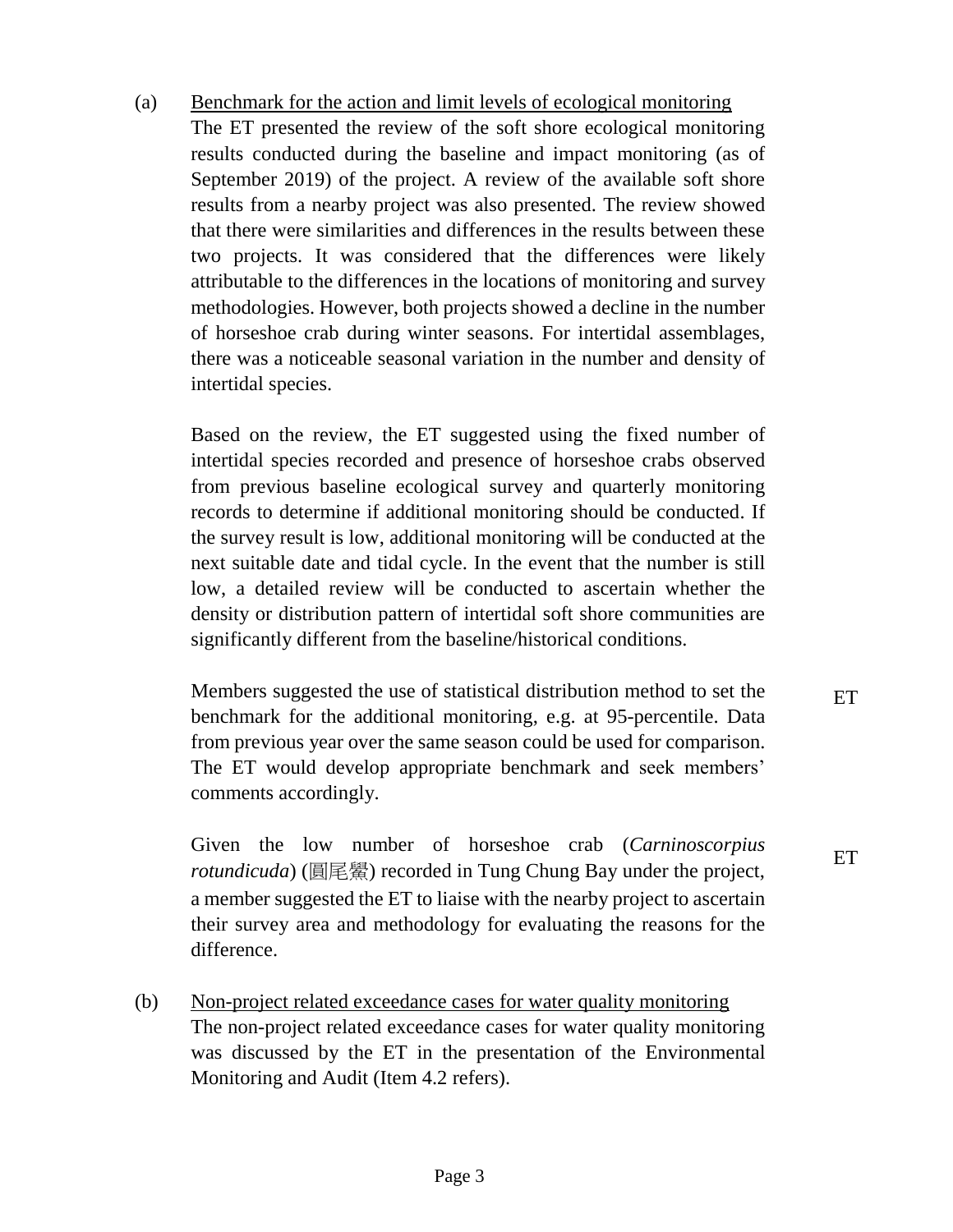#### **4 Presentation**

#### 4.1 Progress of Reclamation Project

The Project Consultant briefed members on the construction progress of TCE reclamation contract and the forecasted works in the next six months. Moreover, CEDD would continue to issue Project Newsletters quarterly for disseminating first-hand project information to the nearby residents and the public.

#### 4.2 Environmental Monitoring and Audit

The ET reported the environmental monitoring results including air quality, noise, water quality and ecology and their implementation situation. No project-related exceedance was recorded for all parameters. A table showing the environmental related complaints received was presented to members. The ET reported that for water quality monitoring, the majority of exceedance cases were on Dissolved Oxygen (DO) level. Similar levels of DO were recorded during the summer period in 2018 and again in same period in 2019 and thus it would be due to seasonal fluctuation in the surrounding marine waters.

A member suggested that a summary of exceedance cases similar to that for the ecological monitoring should be provided for the water quality, dust and noise impact monitoring so as to reveal the trend or variation over the course of construction.

[Post-meeting note: Summaries of exceedance cases for the water quality, dust and noise impact monitoring were provided to members for reference after the meeting.]

#### 4.3 Eco-shoreline

The Project Consultant presented the design of the eco-shoreline for the project. Three types of eco-shoreline, namely vertical, rocky and mangrove eco-shorelines would be provided. The key design features of each type of ecoshoreline and site trial at Siu Ho Wan were also presented. A visit to the trial site was conducted after the meeting.

#### **5 Discussion**

5.1 After the presentation and site visit, members raised the following questions and the responses from CEDD/ET/IEC/Project Consultant were summarized below.